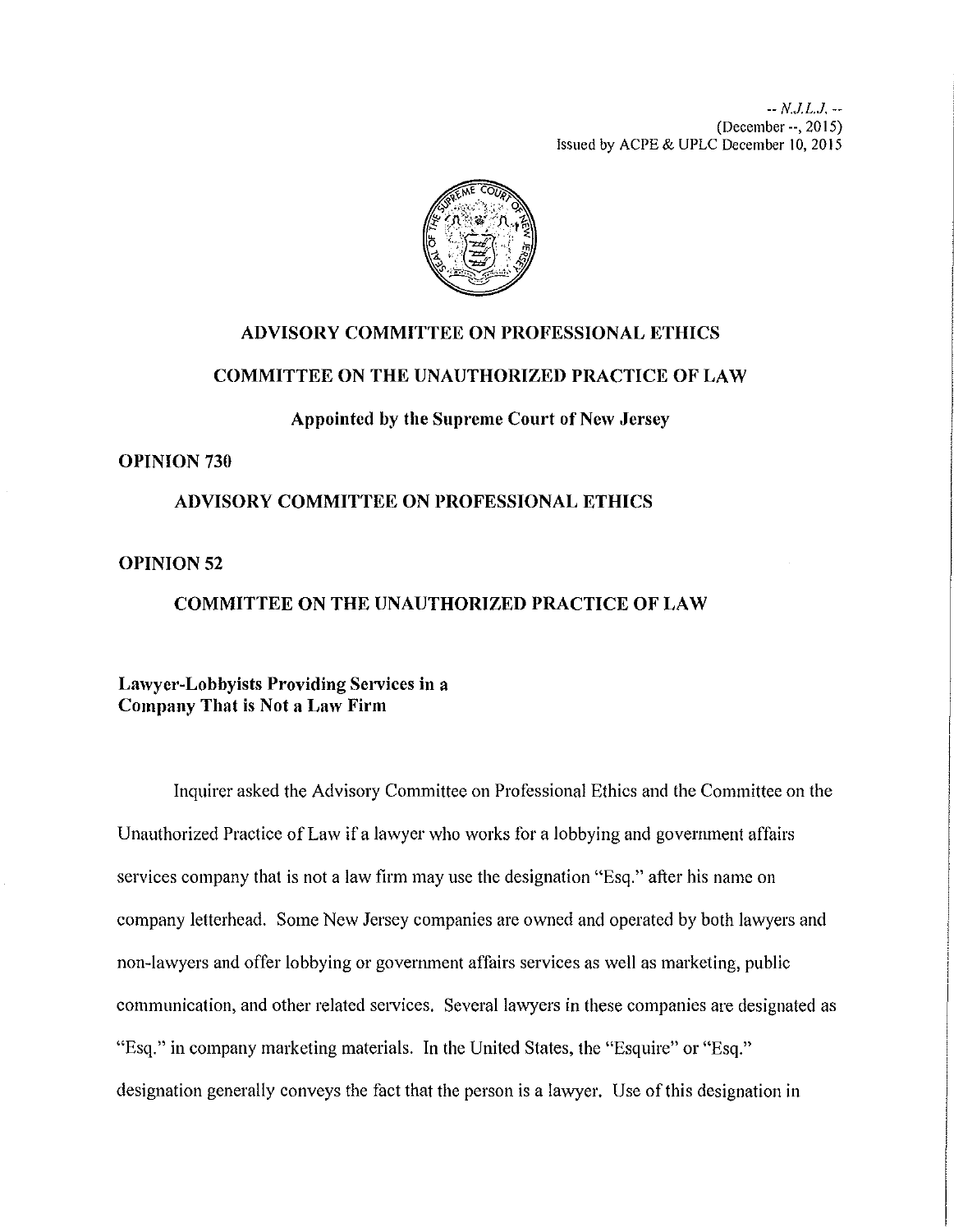certain contexts implies that the person is holding him or herself out as available to render legal services or provide legal advice.

The inquiry raises the broader question of whether lawyers who provide lobbying and government affairs services at a company that is not a law firm are practicing law. The resolution of this question can have significant consequences, as the *Rules of Professional Conduct* prohibit lawyers from sharing legal fees with non-lawyers or forming a partnership with non-lawyers when the activities of the business consist of the practice of law. *RPC* 5.4(a) and (b).

In this Joint Opinion, the Committees find that lawyers may provide lobbying and government services in a non-legal setting but they cannot hold themselves out as lawyers and they must communicate to their customers that they do not provide legal services or offer the protections of a lawyer-client relationship. Lawyers at lobbying and government services companies that are not law firms should not be designated as "Esquire" or "Esq."

The Committee on the Unauthorized Practice of Law initially considered whether providing lobbying and government affairs services is the practice of law. The New Jersey Supreme Court has adopted a functional definition of the practice of law. "The practice of law in New Jersey is not limited to litigation.... One is engaged in the practice of law whenever legal knowledge, training, skill, and ability are required." *In re Jackman,* 165 N.J. 580, 586 (2000). While the Court has the power to prohibit a non-lawyer from engaging in conduct that is the practice of law, it exercises this power only when doing so is in the public interest. *In re Opinion No. 26 of the Committee on the Unauthorized Practice of Law, 139 N.J. 323, 340* (1995). The Court has cautioned that "in cases involving an overlap of professional disciplines we must try to avoid arbitrary classifications and focus instead on the public's realistic need for

2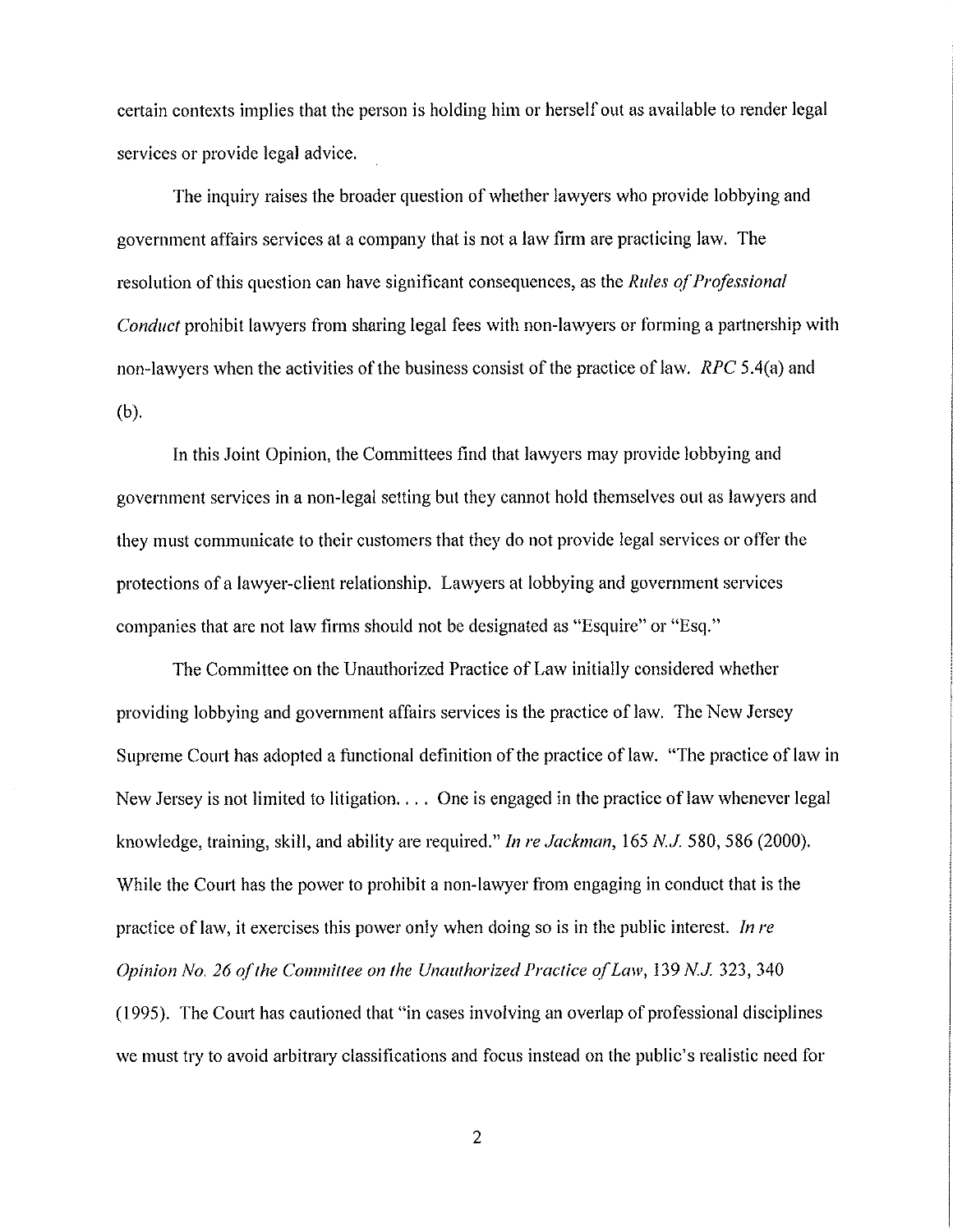protection and regulation." *In re Application of New Jersey Society of CPAs*, 102 N.J. 231, 237 (1986).

A lobbyist presents a position on behalf of another, in a representational capacity, to a governmental legislator or regulator. The position often involves a change in law or an interpretation or application of the law. The lobbyist must understand the law and its interpretation and application to be an effective advocate on behalf of the client. Clients rely on the expertise of their representatives.

The Committee on the Unauthorized Practice of Law finds that many of these activities are the practice of law but it is in the public interest to allow registered non-lawyers to provide lobbying and government affairs services, provided they do not hold themselves out as able to provide legal services. Lobbying and government affairs services are regulated by the Election Law Enforcement Commission (ELEC). *NJ.S.A.* 52: 13C-18 *et seq.* A lobbyist ("governmental affairs agent") is defined in the ELEC regulations as a person who receives compensation "to influence legislation, to influence regulation, or to influence governmental processes, or all of the above, by direct or indirect communication with, or by making or authorizing ... any expenditures providing a benefit to a member of the Legislature, legislative staff, the Governor, the Governor's staff, or any officer or staff member of the Executive Branch .... " *NJA.C.*  19:25-20.2; *see also* ELEC Lobbying Manual, Part I. Governmental affairs agents must register with ELEC and file a notice of representation prior to engaging in communication or making expenditures for a client. *N.JS.A.* 52:13C-21a. Potential harm to the public is mitigated by the protections inherent in the regulatory framework. Accordingly, both lawyers and registered nonlawyers may engage in this conduct. Lawyers may have an advantage in providing these services, though non-lawyers – particularly those with deep subject matter expertise and familiarity with the governmental process – can be highly adept and capable representatives.

3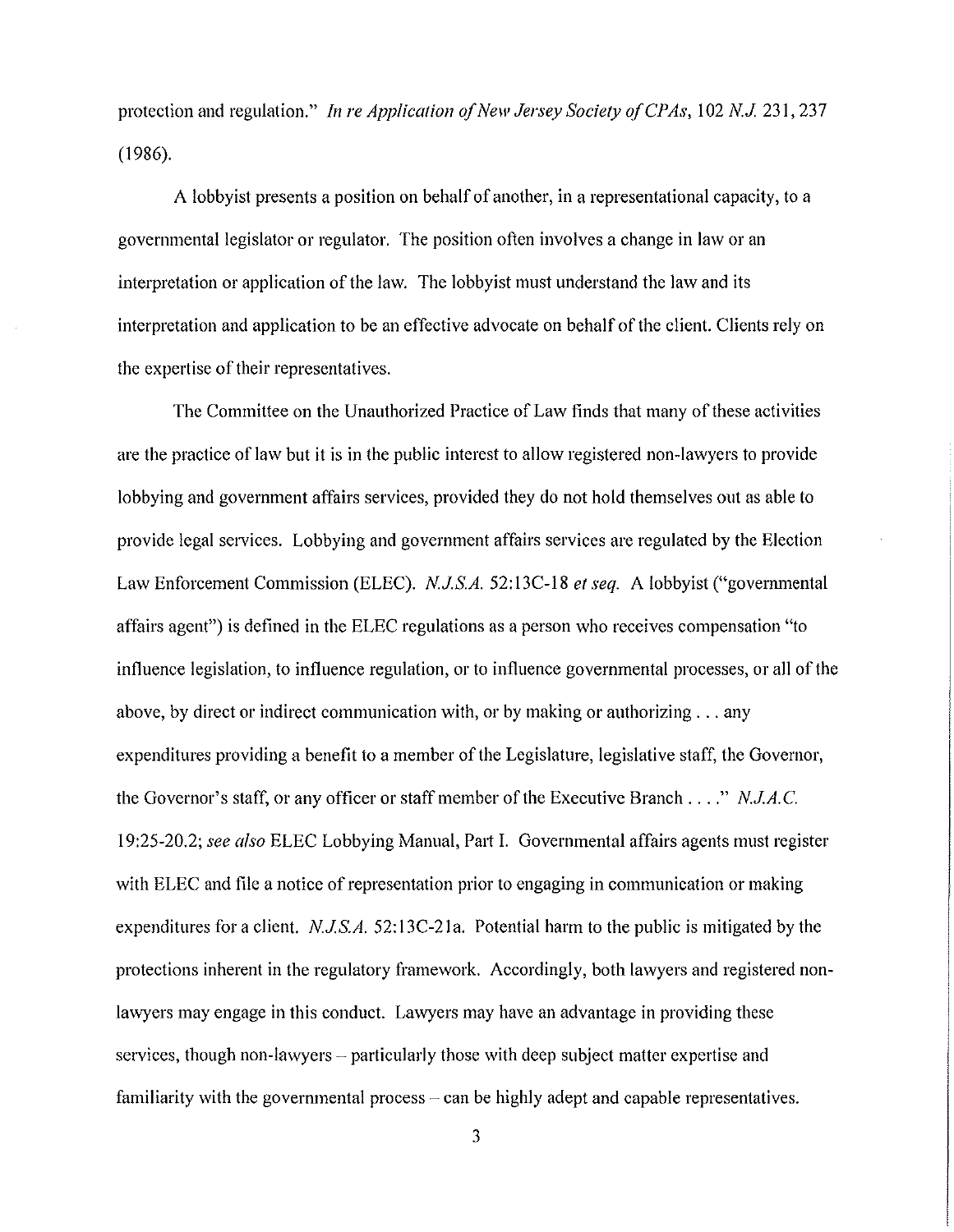The Advisory Committee on Professional Ethics considered the broader issue presented when lawyers work in a non-legal lobbying and government affairs company. Lawyers are permitted to engage in non-legal businesses, though ethics concerns arise when there is overlap between the legal business and the non-legal business. ACPE Opinion 657 (1992) states that a lawyer may engage in both a legal and a non-legal business provided the businesses are entirely separate, in physically distinct locations, and there is no joint advertising or marketing or demonstration of a relationship between the two businesses. The inquiry here is different. The focus is not on whether a lawyer may provide lobbying services from both a law firm and a nonlegal business, but whether a lawyer may associate with non-lawyers and provide lobbying services at a non-legal business.

In general, lawyers may practice law only as part of a law firm or as in-house counsel. In-house counsel in a non-legal company may provide legal services only to their employer; they may not provide legal advice or legal services to customers of the company, or hold themselves out as available to provide legal services or legal advice. *R.* I :27-2; *R.* I :21-1; *RPC* 5.4(a) and (b); ACPE Joint Opinion 716/UPL Committee Joint Opinion 45 (2009).

In a law firm, non-lawyers generally may not provide services to lawyers' clients except under the direct supervision of a lawyer. *Jnre Opinion No. 24 of the Committee on Unauthorized Practice of Law, 128 N.J.* 114, 123 (1992). Lawyers may not share legal fees with non-lawyers, with limited exceptions. *RPC* 5.4(a). Further, "[a] lawyer shall not form a partnership with a non-lawyer if any of the activities of the partnership consist of the practice of law." *RPC* 5.4(b). Nor may law firms offer non-legal services to clients, except when it is ancillary to legal services provided to clients. ACPE Opinion 657 (1992).

Lawyers who provide lobbying and government affairs services from a law firm generally offer those services along with tailored legal advice and other, related legal services.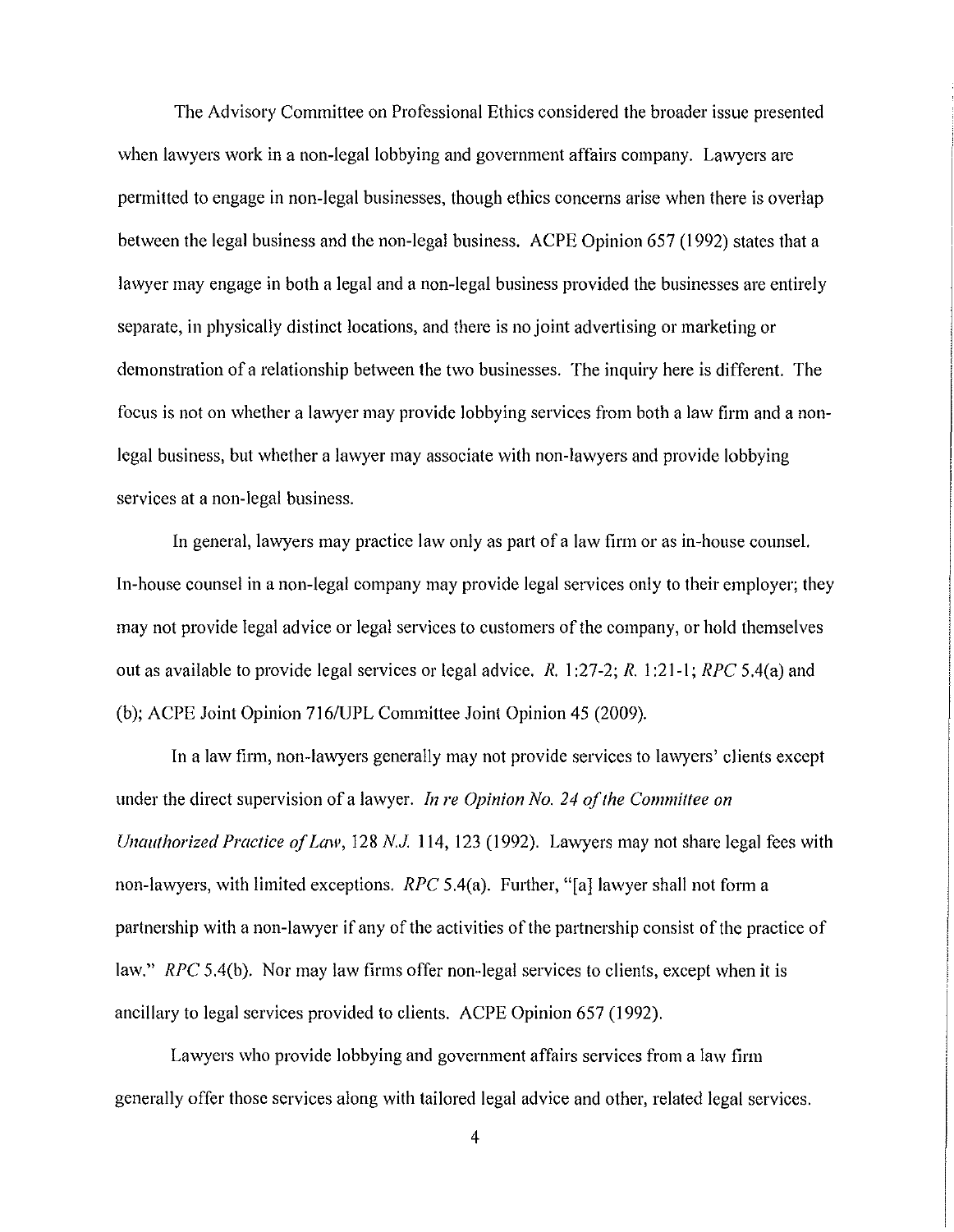In the law firm setting, the client is accorded all the protections that accompany the lawyer-client relationship. Those protections include the lawyer-client privilege, strict confidentiality of information relating to the representation, adherence to ethics rules on conflicts of interest, and the duty to abide by the client's objectives. See *RPC* 1.6; *RPC* 1.7; *RPC* 1.9; *RPC* 1.2. A client retaining a law firm for lobbying and government affairs services is aware that he or she is in a law firm environment and expects all the accoutrements that accompany that relationship.<sup>1</sup>

As noted above, lawyers may not share legal fees with non-lawyers or form a partnership with a non-lawyer "if any of the activities of the partnership consist of the practice of law." *RPC*  5.4(a) and (b). Lobbying and government affairs, however, is a unique field and the clients and customers tend to be sophisticated. The non-legal companies offering these services (through lawyers and non-lawyers) should be able to effectively communicate to their customers that they do not provide legal services or offer the protections of a lawyer-client relationship. Provided the companies take appropriate steps to inform their customers of the limited nature of their representation, the Advisory Committee on Professional Ethics finds that the prohibition of *Rule of Professional Conduct* 5.4 does not apply to lobbying and government affairs companies.

*Rule of Professional Conduct* 5.4 promotes professional independence in the practice of law. "Those limitations [in *Rule of Professional Conduct* 5.4] are prophylactic and are designed to safeguard the professional independence of lawyers. A person entitled to share a lawyer's fees is likely to attempt to influence the lawyer's activities so as to maximize those fees. That could

<sup>&</sup>lt;sup>1</sup> The Committees note that rules governing attorney advertising, including the rules on law firm names, apply to all law firms, including firms that primarily offer lobbying and government affairs services. The firm name must include the full or last name of a lawyer practicing in the firm (or the names of lawyers who are no longer associated in the firm through death or retirement) and may contain only limited additional information pertaining to the nature of the firm's legal practice. See *RPC* 7.5(a) and (e). The names of some lobbying law firms do not appear to comply with these rules.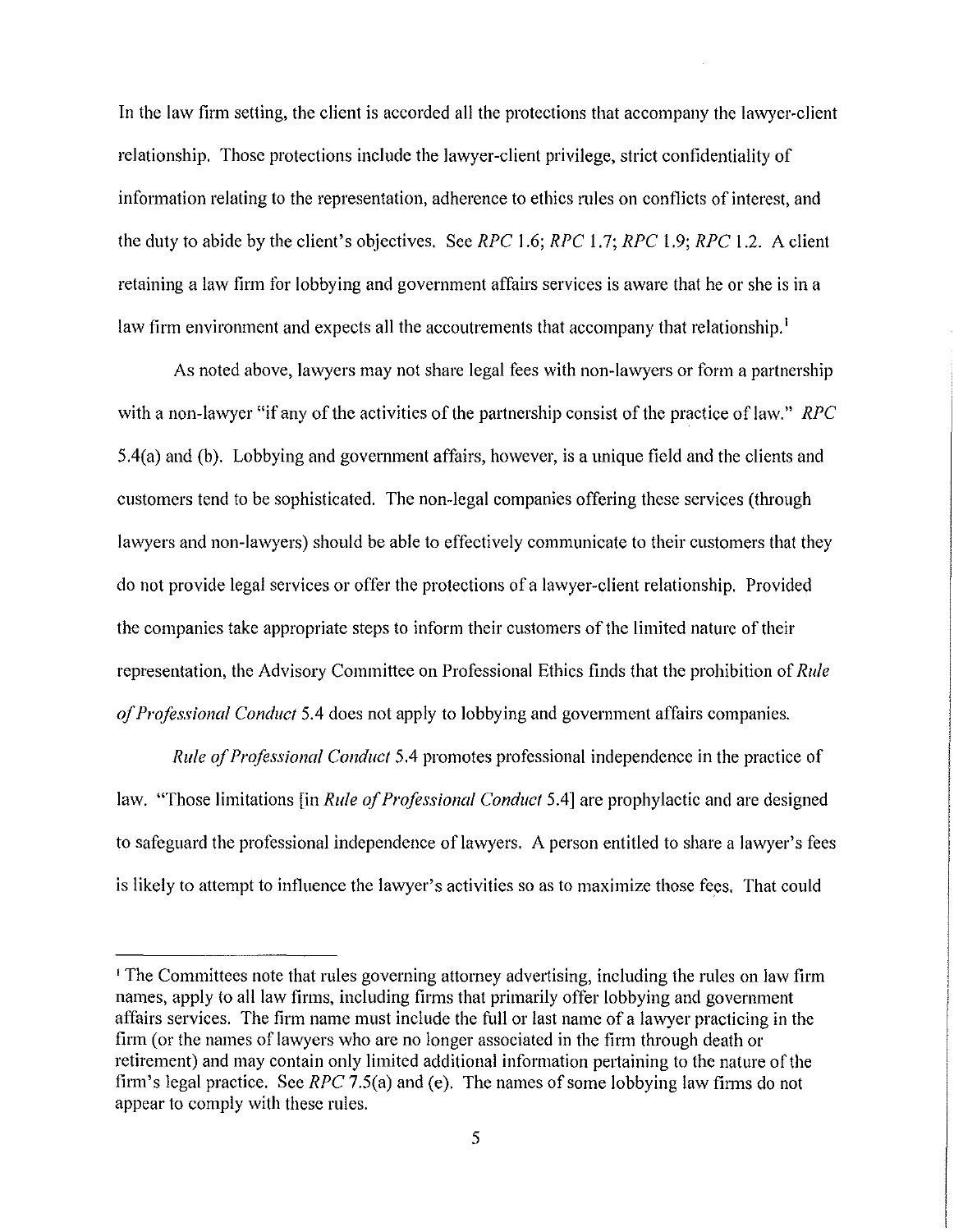lead to inadequate legal services." *Restatement of the Law (Third), The Law Governing Lawyers, Section 10, Comment b, p. 98 (American Law Institute 2000).* "Problems of professional independence- the subject of Rule 5.4- are thought to arise when nonlawyers either invest in or assume positions of authority in nontraditional practice arrangements that might give the nonlawyer some ability to direct or regulate the way in which the lawyers go about their work." G. Hazard, Jr., W. Hodes, P. Jarvis, *The Law of Lawyering* (4th Ed.), Section 48.02 (Wolters Kluwer 2015). "Rule 5.4(b) prohibits a lawyer from sharing the profits and losses of a law practice with a nonlawyer partner." *Id.* at Section 48.03.

The Committees find that if non-legal companies that provide lobbying and government affairs services effectively communicate to their customers that they do not provide legal services or offer the protections of a lawyer-client relationship, their services would not "consist of the practice of law" within the meaning of *Rule of Professional Conduct* 5.4(b). The lawyers who work at these companies *must not hold themselves out as lawyers.* As expressed in the *Restatement:* 

When those services [rendered by a lawyer to a customer of a non-legal business] are distinct and the client understands the significance of the distinction, the ancillary service should not be considered as the rendition of legal services. When those conditions are not met, the lawyer is subject to the lawyer code with respect to all services provided. Whether the services are distinct depends on the client's reasonably apparent understanding concerning such considerations as the nature of the respective ancillary-business and legal services, the physical location at which the services are provided, and the identities and affiliations of lawyer and nonlawyer personnel working on the matter.

*[Restatement of the Law (Third), The Law Governing Lawyers,*  Section 10, Comment g, p. 102 (American Law Institute 2000).]

American Bar Association (ABA) *Model Rule of Professional Conduct* 5.7 addresses law-related businesses and participation in such businesses by lawyers. The *Model Rule* provides: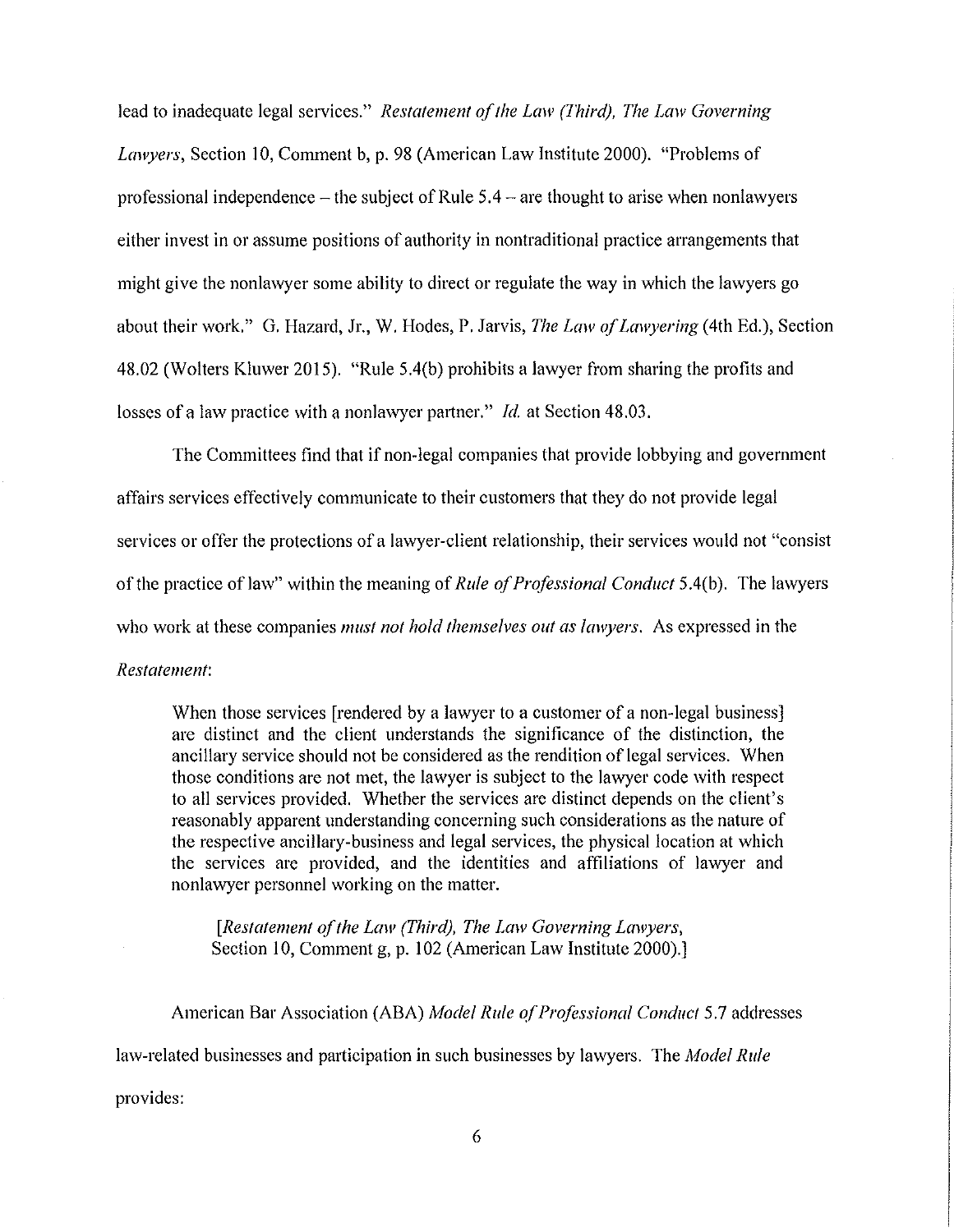- (a) A lawyer shall be subject to the Rules of Professional Conduct with respect to the provision of law-related services, as defined in paragraph (b), if the lawrelated services are provided:
	- (I) by the lawyer in circumstances that are not distinct from the lawyer's provision of legal services to clients; or
	- (2) in other circumstances by an entity controlled by the lawyer individually or with others if the lawyer fails to take reasonable measures to assure that a person obtaining the law-related services knows that the services are not legal services and that the protections of the client-lawyer relationship do not exist.
- (b) The term "law-related services" denotes services that might reasonably be performed in conjunction with and in substance are related to the provision of legal services, and that are not prohibited as unauthorized practice of law when provided by a nonlawyer.

[ABA *Model Rule of Professional Conduct 5.7.*]

While New Jersey has not adopted *Model Rule* 5.7, its principle – that a lawyer providing non-legal services should ensure that customers are aware that the lawyer is not acting in a legal capacity- informs the Committees' analysis. The *Rule* cautions lawyers that if they are providing law-related services outside a law firm, they must take reasonable measures to communicate to customers that the protections of a lawyer-client relationship are not present in the business. Comment 6 to the *Model Rule* warns lawyers offering law-related services outside a law firm that "the lawyer should communicate to the person receiving the law-related services, in a manner sufficient to assure that the person understands the significance of the fact, that the relationship of the person to the business entity will not be a client-lawyer relationship. The communication should be made before entering into an agreement for provision of or providing law-related services, and preferably should be in writing." Comment 9 to the *Model Rule*  includes legislative lobbying as an example of a law-related business.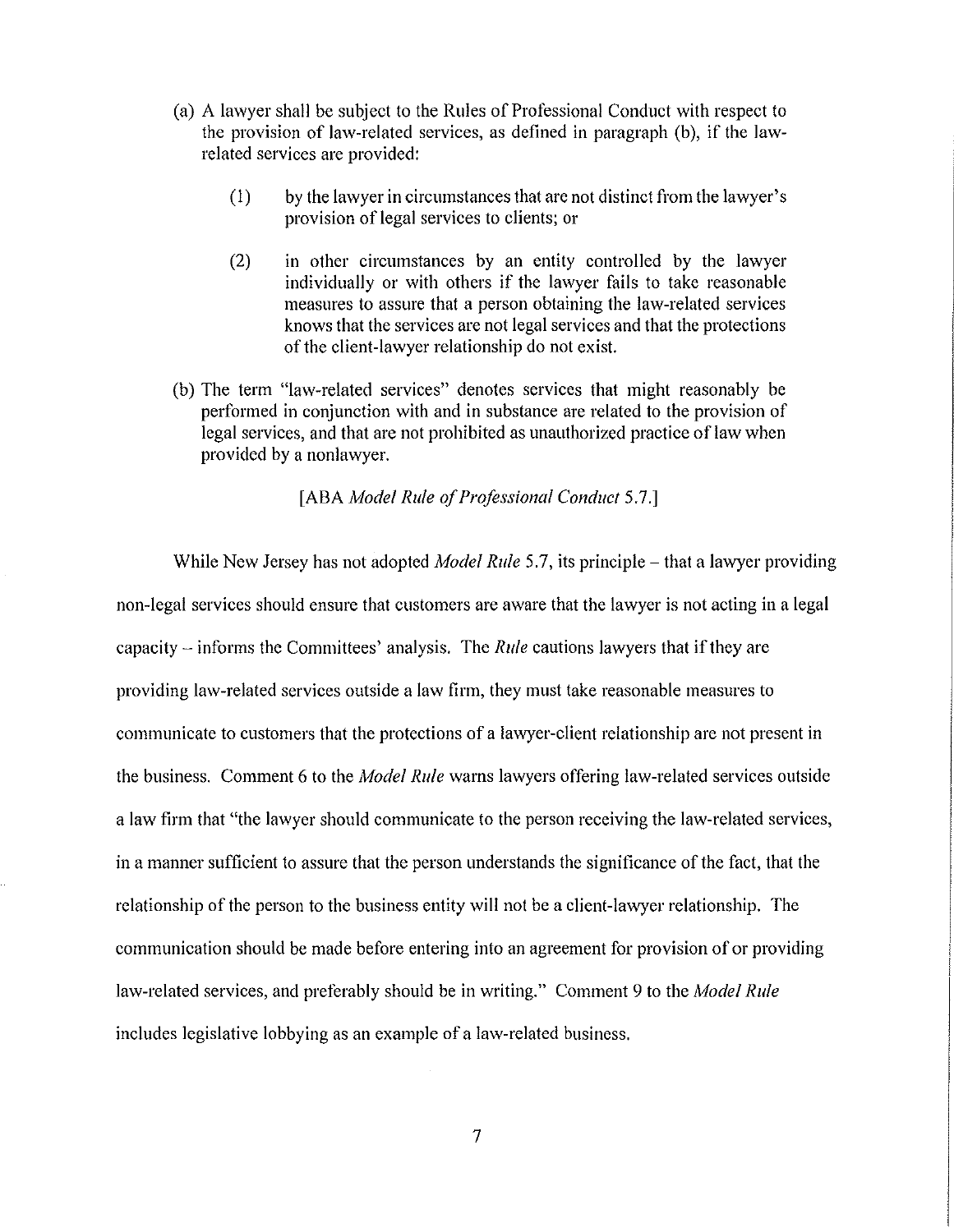The Committees reviewed ethics opinions from Maine and Virginia on lawyers owning or operating a non-legal lobbying company. Maine prohibits a lawyer from forming a partnership with a non-lawyer in a lobbying firm. Opinion #158 ("Formation of a Partnership With a Non-Lawyer for the Provision of Governmental Services Including Lobbying") (April 3, 1997).<sup>2</sup> The Maine Commission stated:

It is reasonable to assume that the person selecting as a lobbyist a lawyer rather than a lay person does so in anticipation of a higher degree of legal skill, in the expectation of adherence to more stringent standards of professional conduct, or under the assumption that the relationship between lawyer-lobbyist and client will give rise to a confidential relationship. It should be obvious that for a lawyer to associate herself as a partner of a non-lawyer in the rendition of such services creates an intolerable risk of confusion, or worse, misplaced reliance.

The Maine Commission concluded that the arrangement violates its version of *Rule of* 

*Professional Conduct* 5.4. It added, however, that the lawyer may assume inactive status and, provided the lawyer does not hold herself out as a lawyer and "makes clear to her government relations clients that her role is not that of an attorney, and they will not benefit by the protection offered by the lawyer-client relationship," the arrangement would be permissible.

The Virginia Ethics Committee found that a lawyer may work for a non-legal lobbying firm provided the lawyer does not provide legal advice and does not hold him or herself out as a lawyer. Legal Ethics Opinion 1819 (September 19, 2005).<sup>3</sup> The Virginia Committee noted that the lawyer who works at such a non-legal company has an ethical duty to ensure that the customers are aware that no legal advice will be offered and the protections of a lawyer-client relationship do not exist.

<sup>2</sup> This Opinion may be found at

www.mebaroverseers.org/attorney\_services/opinion.html?id89609.

 $3$  This Opinion may be found at www.vacle.org/opinions/1819.htm.